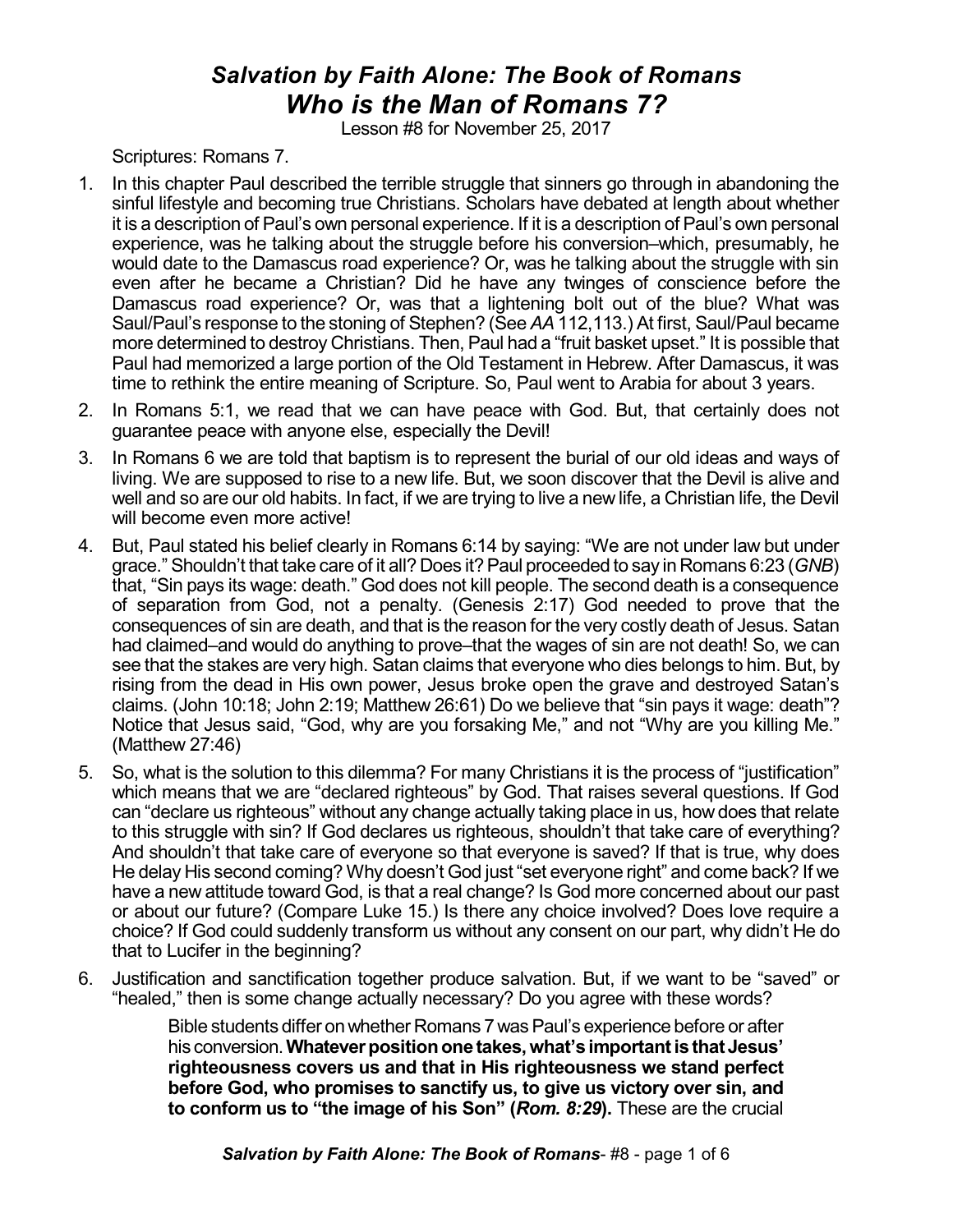points for us to know and experience as we seek to spread "the everlasting gospel" to "every nation, and kindred, and tongue, and people" *(Rev. 14:6)*.—*Adult Sabbath School Bible Study Guide*\* for Sabbath, November 18. [Bold type is added.]

- 7. Here we see a conflict in metaphors. If our own behavior does not matter and Christ's righteousness covers us completely, then we should not be talking about the struggle with sin. But, the Bible leaves us with this quandary: We are saved by our faith; (Acts 16:31) but, we are judged by our works. (Ecclesiastes 12:13-14; Revelation 20:12-13) Does God intend for us to struggle with this dichotomy throughout our Christian experience?
- 8. Read Romans 7:1-6. Does salvation come by keeping the rules? Paul tried to explain our relationship to the law by describing the experience of a woman who is married and whose husband dies. Once the husband is dead, she is free to remarry without committing adultery. This illustration would fit perfectly if it was the law that died. But, who died in this story? Paul made it very clear that he–not the law–is the one who died. That, of course, confuses things. We do not have any human illustrations of a woman who dies and then remarries! So, what actually happens? If God is the one who kills, then His forgiveness is sufficient. But, if sin pays its wage, then someone else cannot reap the consequences. (See Ezekiel 18 and 33.)

As the death of her husband delivers the woman from the law of her husband, so the death of the old life in the flesh, through Jesus Christ, delivers the Jews from the law they had been expected to keep until the Messiah fulfilled its types.

Now the Jews were free to "remarry." They were invited to marry the risen Messiah and thus bring forth fruit to God. This illustration was one more device Paul used to convince the Jews that **they were now free to abandon the ancient system.**—*Ibid*.\* Sunday, November 19. [Bold type is added.]

Is that what Paul was saying?

9. So, now we are faced with several challenging questions. Who or what actually died in this illustration? Paul later said that he died. What did Paul ask the Jews to abandon? Were they trying to keep the law as a way of being saved? (See Jeremiah 7.) Does life go better when we do things God's way? Or, is it better to live without law? As we know, our Christian friends have used these verses to say that the "law" has been done away with; it is dead. They believe they are now free to worship Christ as they see fit. Of course, they do not want to abandon any part of the moral law of Ten Commandments except the Sabbath. Is there any hint that Paul was trying to get rid of the Sabbath? Or, is it anywhere else in Scripture? They believe Christians should observe the other nine commandments! Is that a valid interpretation of this passage? Is there any evidence that Paul ever had such an idea in mind?

> The apostle Paul, in relating his experience, presents an important truth concerning the work to be wrought in conversion. He says, "I was alive without the law once"–he felt no condemnation; "but when the commandment came," when the law of God was urged upon his conscience, "sin revived, and I died." Then he saw himself a sinner, condemned by the divine law. **Mark, it was Paul, and not the law, that died.—**Ellen G. White, *Spirit of Prophecy*,\* book 4, 297.1. (1884); Ellen G. White Comments, *TheSDABible Commentary*,\* vol. 6, 1076.7. [Bold type is added.]

10. What law was Paul talking about in Romans 7? As we are well aware, there have been several different definitions of *law*. Perhaps the narrowest definition is one suggesting that the law refers to the Ten Commandments only. To a faithful Jew like Paul, the law would typically refer to the five books written by Moses and known as the *Torah*. But, Jesus pointed out that sometimes the word *Law* was used to refer to the entire Old Testament. (John 10:34; Psalms 82:6) So, what did Paul have in mind in this passage? Or, was he talking about the whole idea of law? Does Paul give us any hint? No legal system will ever save anyone.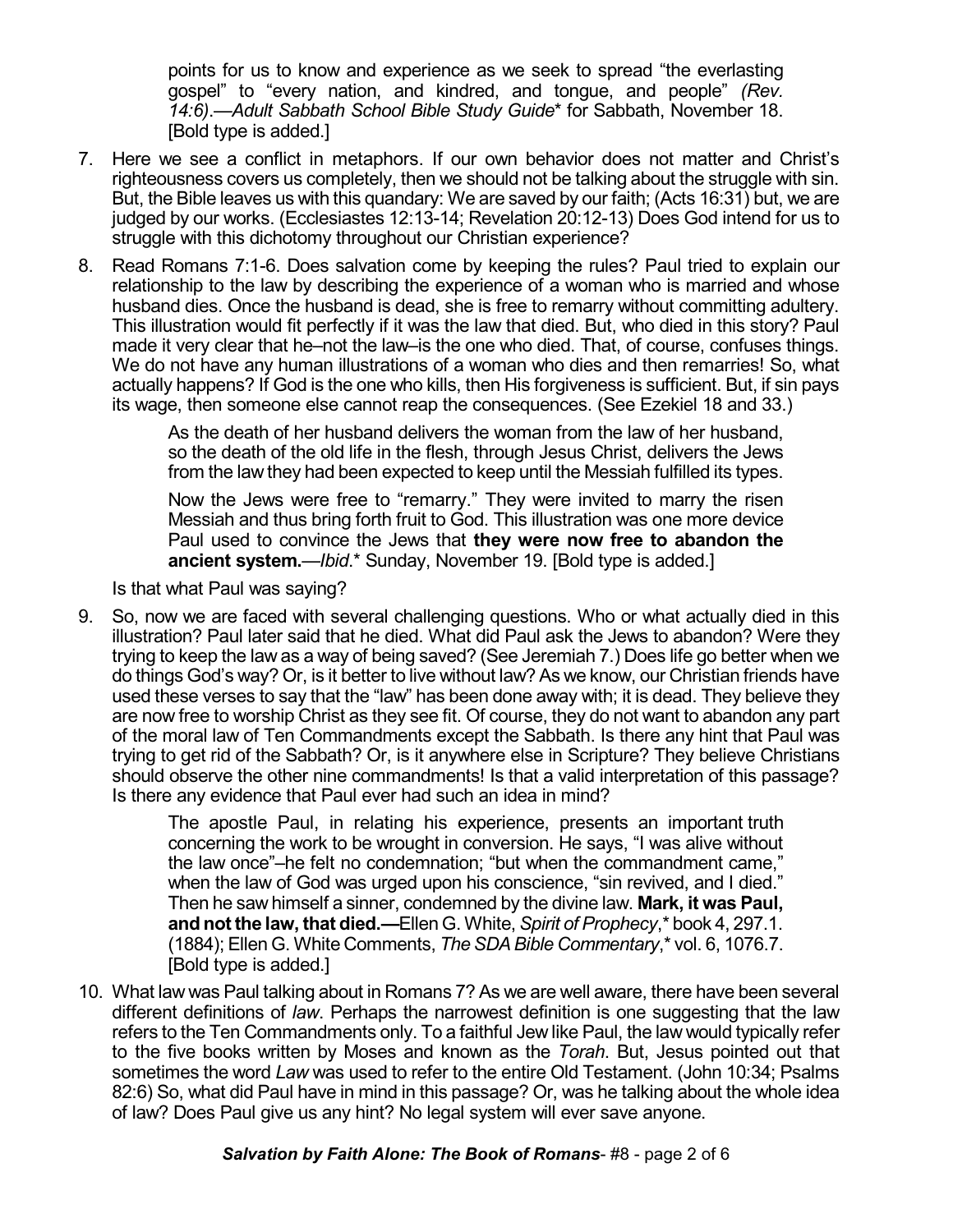- 11. Read Romans 7:7. We immediately recognize that Paul was referring to the tenth commandment in this passage. Wouldn't that suggest that in the previous passage the lawthat "died" would be the Ten Commandments? Or, can law die? How do you teach your children to obey? Do you followthe directions in the manual for your newcar? Why? Howdid your children learn to brush their teeth? Was it because of fear of punishment? Do they still brush their teeth? Why?
- 12. Seventh-day Adventists have explained their understanding of this passage as follows: The moral law is a direct reflection of God's character and is summed up by the two great commandments that Jesus Himself quoted in Matthew 22:34-40; Mark 12.28-34; and Luke 10.25-28. It is based on eternal principles that will never change. But, the books of Moses describe a great number of other laws and rules and statutes that no longer applied to people after the life, death, and resurrection of Jesus.
- 13. Why do you suppose Paul discussed the tenth commandment? It is interesting to note that in the books of Moses, there is a death sentence associated with the breaking of every commandment except the tenth! Why was that? Is it possible to take someone to court and prove that he has been coveting? Covetousness is not apparent externally; it is only in the mind. So, as human beings, we are really only able to recognize covetousness in ourselves. The tenth commandment actually forbids any evil desire. One must break it before he breaks any other commandment. It is completely internal, in our minds. That goes along with 1 John 3:4 which actually says, "Sin is rebelliousness." It fits also with all of Jesus's expansions of the law in the Sermon on the Mount. (Matthew 5-7)
- 14. Before his experience on the Damascus road, Paul had believed that he was doing well in the eyes of God. As a Pharisee of the Pharisees, no doubt, he would have claimed as did the rich young ruler: "Ever since I was young, I have obeyed all these commandments." (Matthew 19:20; Mark 10:20; Luke 18:21, *GNB*) Paul's external behavior met the criteria the Pharisees had set up to measure the performance of a good Jew. But, when Paul looked at the tenth commandment, he recognized that it was a commandment that forbade even thinking wrong thoughts. It made him angry. He was willing to do what he believed God required him to *do*; but, he thought it was an intrusion into his privacy for God to tell him what he was allowed to *think*!
- 15. But, after considering the issue as a Christian, Paul came to a very different conclusion. He recognized that in virtually every case, we as human beings break the tenth commandment before we break any of the others. Thus, if God wants to create a perfect society in heaven and invite some of us to live there, He can only take people to heaven who do not even want to sin! Thus, the tenth commandment specifically becomes a guarantee of future safety in the heavenly kingdom and in the earth made new.
- 16. Before his Christian experience began, Paul was quite comfortable with his external behavior. He could read the first nine commandments and feel quite smug. So, what should our attitude be toward this whole issue?
- 17. Before Paul wrote Romans, he wrote Galatians. In Galatians 3:24, he stated clearly that the law is our "babysitter" to protect us until we learn to do right because it is right.
- 18. The Bible study guide goes to some length in pointing out an important principle. The law is necessary because it points out sin. Without it we would not know what sin is. But, the law was never intended to be the cure for sin. It is not a means of salvation. Thus, the law performs an important and essential function; but, it can do nothing for our salvation.
- 19. Read Romans 7:12 (*GNB*). Thus, Paul concluded by saying that "the Law itself is holy, and the commandment is holy, right, and good." The law serves very well to do what it is supposed to do, pointing out sin!
- 20. Read Romans 7:13-15. What does it mean to be "a slave of sin"? (See Jeremiah 17:9.)
- 21. Howis it that sin uses lawto bring about our death? Evil is using something good to bring about something evil. Is the law at fault? Or, is it sin that is using the perfectly good tool or instrument *Salvation by Faith Alone: The Book of Romans*- #8 - page 3 of 6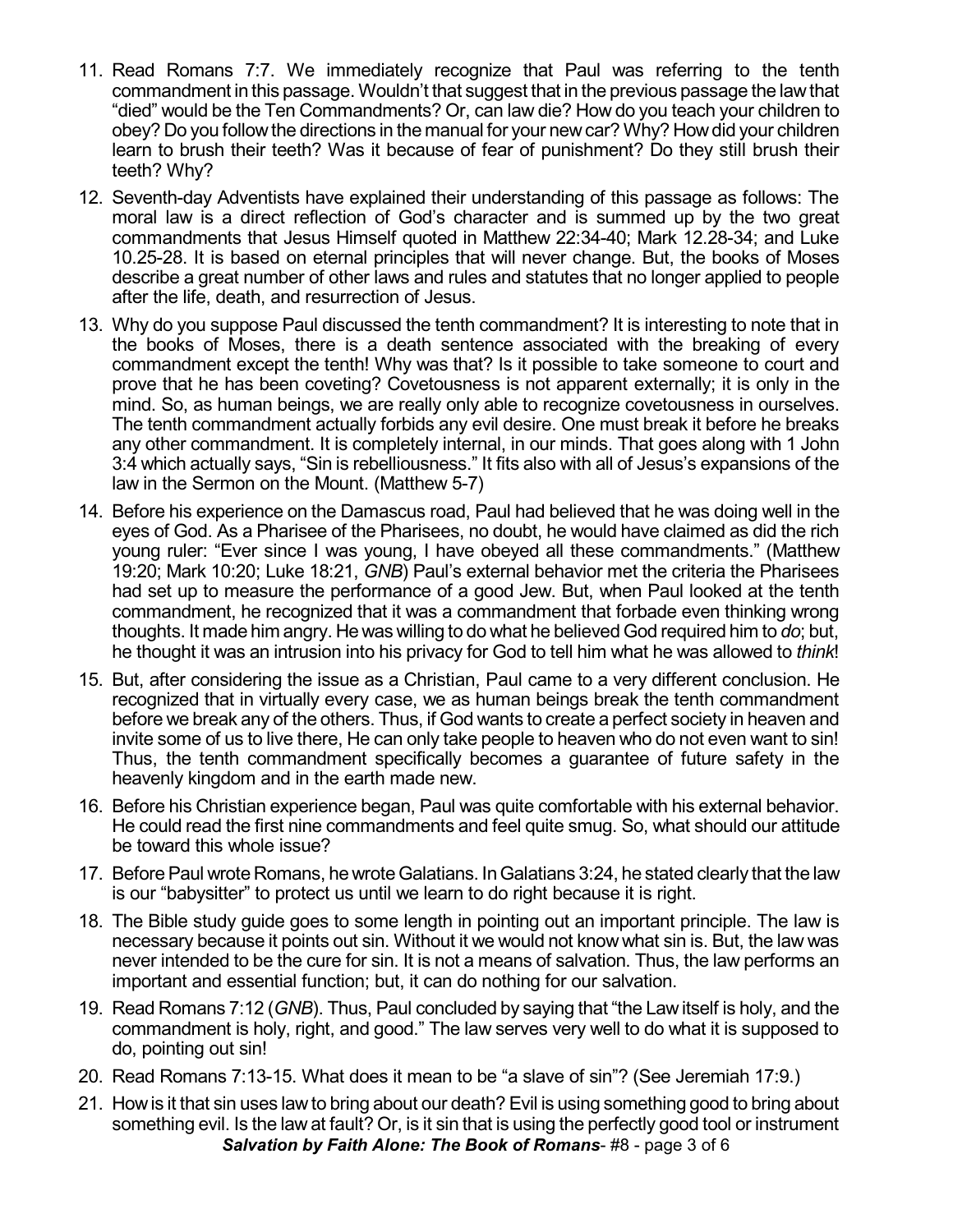of the law to do its evil work? Sharp knives are very useful; but, they can also be dangerous!

- 22. Read Romans 7:14-20. All of us would agree that the requirements of the Ten Commandments or the moral law are reasonable and good. But, having concluded that, we have to admit with Paul that it is not natural for us to obey them. In fact, it is impossible for us to obey them in our own strength. Paul described his condition as being a slave of sin. He was not able to do what he wanted to do–what he knew was right–because sin operated in his body. Does the Devil make us do it? Does the Devil make us overeat? (James 1:14)
- 23. At what time in Paul's life did he face the struggle described in Romans 7:14-25? Was that before conversion? At the time of conversion? Or, after conversion? Have you ever found yourself in that struggle? Which commandment was it that led Paul finally to understand the real meaning of the commandments? What changed in his thinking? What should be the function of the commandments?
- 24. In Romans 6 and 7, Paul gave two illustrations of what it means to live lives under grace: 1) Like a new babe in the truth, having put to death the old man of sin; and 2) Like a woman who is bound to her husband so long as he is alive; but, when he dies, she is free to marry another.
- 25. Paul pointed out the truth that he must have learned in his days as a Pharisee: Trying to earn salvation by keeping the law never works. The law just keeps on pointing out our sins and failures. So, Paul told us that we must give up on that old way of trying to prove that we can live righteous lives in our own strength under the law, and instead, accept God's way of righteousness which is to focus on the life of Christ until "by beholding we become changed." (*GC* 555.1)
- 26. But, then Paul admitted that when we do this, Satan and his evil angels come out against us in full force. By continually reminding us of our weaknesses and old habits–our failures to keep the law–Satan hopes to discourage us until we give up on living the Christian life. The law is not what is at fault; it is Satan's use of the law to remind us of our sins that may prove discouraging.
- 27. Some Christians hide behind Paul's description in Romans 7. They are having trouble with the struggle to live a good life. So, they abandon that struggle and say it does not matter anyway because Christ can take care of it all. Is that what Paul intended?
- 28. Paul seemed to have been trying to divide up the body and the mind. Can that be done? What did he mean when he talked about "my members" or "the body"? What did he mean when he talked about "my inner self" or "the mind"? What part of Paul wanted to do good? What part of Paul found it impossible to do good? Were there actually two conflicting powers in Paul's body? Or, in his mind?
- 29. What is "the law of my mind" that Paul talked about? What is "the law of my body"? What is "the law of God"? What is "the law of sin"? Do we believe that there is a conflict or even a war going on inside us? Where does the great controversy actually take place? Can we identify personally with these experiences of Paul?
- 30. Sometimes, we have represented this conflict between good and evil as two angels, one good angel and one evil angel, tempting us to go in different directions. How do the Devil's temptations enter into this struggle? We know that there is no way in which the body can, in fact, contradict the mind. All of this conflict takes place within the mind. Do we understand how these different forces interact within our brains?
- 31. Our minds are the battlefield in the great controversy! Paul kept talking about two different aspects of our lives: the old man of sin vs. the new babe in Christ; the mind vs. the body; etc. People cannot be divided like that; but, we all know about the two forces that are at war in us.
- 32. At the end of his discussion of this controversy, Paul said: "O wretched man that I am! Who shall deliver me from the body of this death?" (Romans 7:24, *KJV*) The word *wretched* that Paul used to describe himself in this verse is *talaipôros* which is used in only one other place in the New Testament–in Revelation 3 to describe the Laodiceans!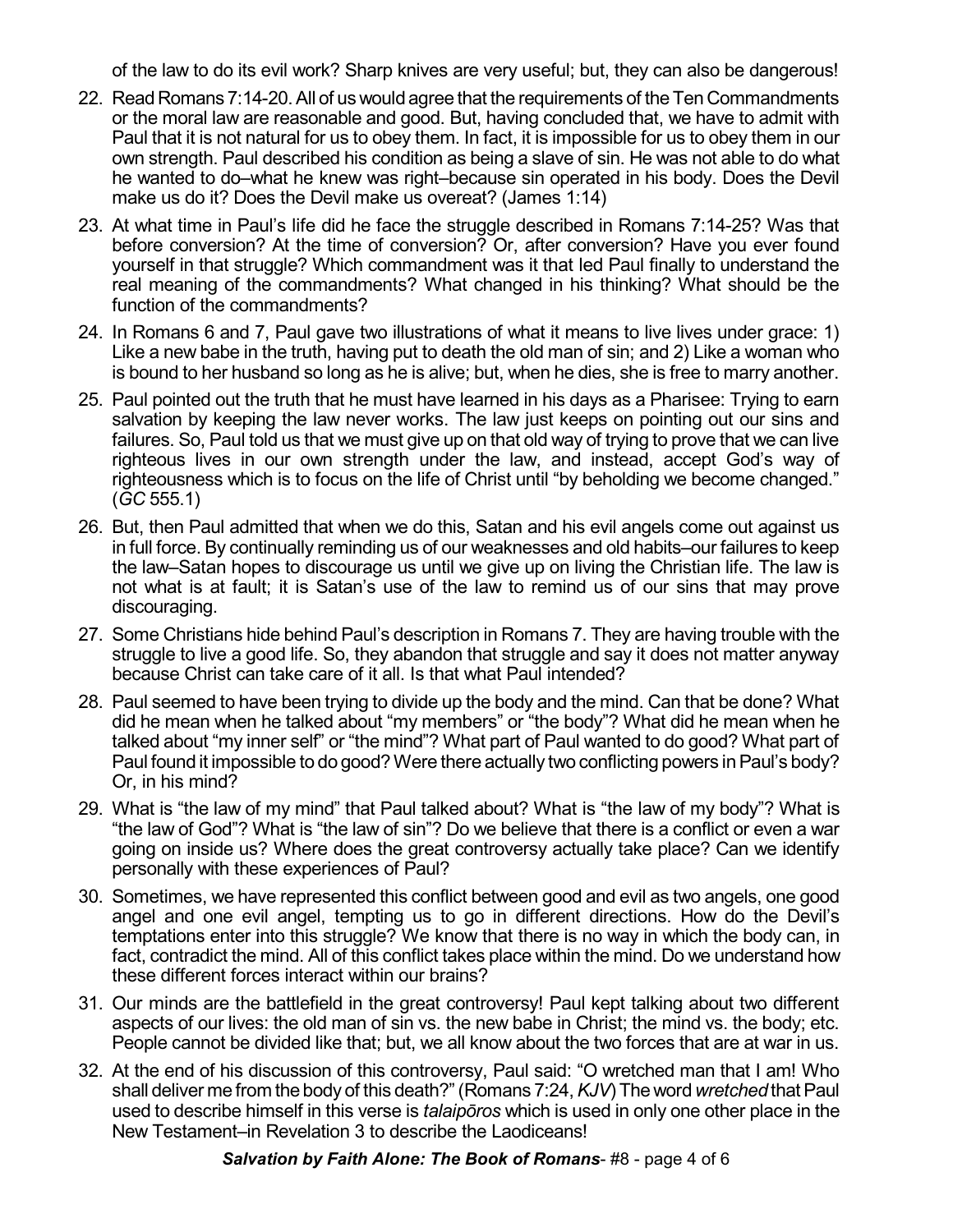33. In what sense could Laodiceans be wretched? Aren't we the faithful, tithe-paying, healthreforming, Sabbathkeeping saints in the church of God? Could all of our efforts be wasted? God said that the Laodiceans made Him nauseated! (Revelation 3:16) Nauseated enough to vomit. (That is the real meaning of the Greek word *emeô*.) Why is that?

> Christ declares that pretentious piety is nauseating to Him. To the ones so full of self-sufficiency He says, "I know thy works, that thou art neither cold nor hot." [Revelation 3:15] Their works are opposed to the holy principles of God's word.**—**Ellen G. White, *Special Testimonies*, Series B,\* No. 2, 20.1.

> A lifeless profession is nauseating to God. Christ can not present before the Father those who are lukewarm. [She then quoted Revelation 3:16-17.]**—**Ellen G. White, *General Conference Bulletin*,\* April 6, 1903, par. 27. [Content in brackets is added.]

- 34. In any sense are we like the Jews referred to in Romans 2:19-20? Don't we claim to be "A guide for the blind, a light for those who are in darkness,  $^{20}$ an instructor for the foolish, and a teacher for the ignorant"?
- 35. Do we not sometimes feel that we are "worn out from hard work" one of the meanings of the word *wretched* in Greek? Is that the result of trying to earn our own salvation by keeping the law, paying tithe, etc.?
- 36. As Seventh-day Adventists, we should be known for our picture of God and our explanation of the great controversy. Instead, we are thought of as legalists for our Sabbathkeeping, etc. Are we legalists? Or, do we present to the world a correct understanding of the plan of salvation?
- 37. This is not to suggest that there is no effort to be put forth to be saved. Note these words from Ellen White about Paul:

The life of the apostle Paul was a constant conflict with self. He [Paul] said, "I die daily." 1 Corinthians 15:31. His will and his desires every day conflicted with duty and the will of God. Instead of following inclination, he did God's will, however crucifying to his nature.—Ellen G. White, *Ministry of Healing*\* 452.4. Compare *ST*,\* September 12, 1878, par. 8; *4T*\* 299.2 (1879); *YI*,\* August 24, 1899, par. 3; *8T*\* 313.3; *LS*\* 237.1; *NL*\* 60.3; *IHP*\* 26.3; *RC*\* 291.8; *RH*,\* October 15, 1908, par. 13. [Content in brackets is added.]

38. Our efforts need to be focused on developing and maintaining a close relationship with Christ through Bible study and prayer and not just on trying to keep the law. So, there is a struggle going on in the life of a true Christian.

> The drunkard is despised and is told that his sin will exclude him from heaven; while **pride, selfishness, and covetousness too often go unrebuked. But these are sins that are especially offensive to God; forthey are contrary to the benevolence of His character, to that unselfish love which is the very atmosphere of the unfallen universe.** He who falls into some of the grosser sins may feel a sense of his shame and poverty and his need of the grace of Christ; but pride feels no need, and so it closes the heart against Christ and the infinite blessings He came to give.**—**Ellen G. White, *Steps to Christ*\* 30.1; *5T*\* 337.2. [Bold type is added.]

39. Do we still have a way to go in our struggle against pride, selfishness, and covetousness?

Jesus had presented the cup of blessing to those who felt that they were "rich, and increased with goods" (Revelation 3:17), and had need of nothing, and they had turned with scorn from the gracious gift. He who feels whole, [Think of all the bad things he doesn't do, i.e., *the man who feels reasonably whole*.] who thinks that he is reasonably good, and is contented with his condition, does not seek to become a partaker of the grace and righteousness of Christ. Pride feels no need, and so it closes the heart against Christ and the infinite blessings He

*Salvation by Faith Alone: The Book of Romans*- #8 - page 5 of 6